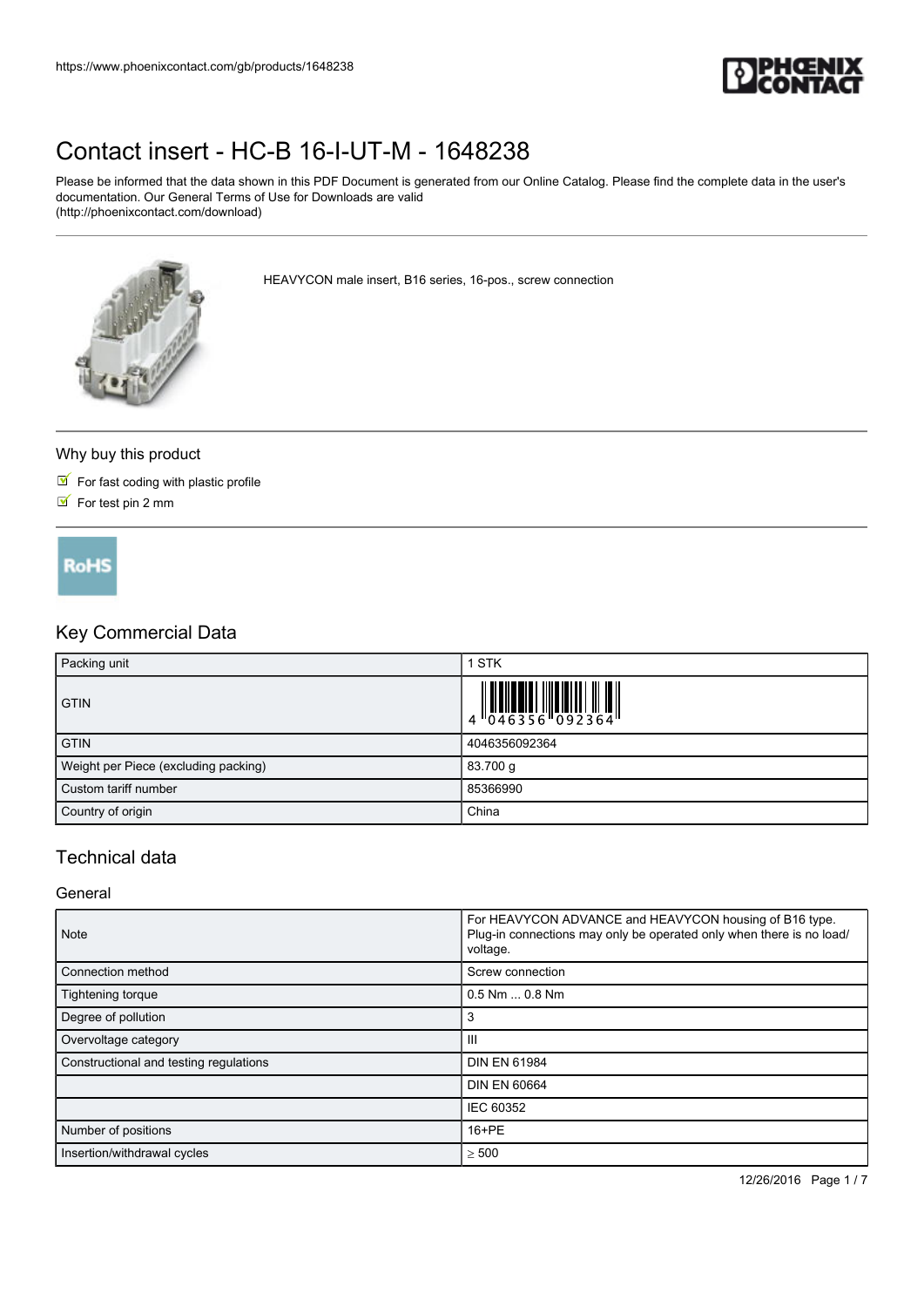

### Technical data

#### General

| Size                                    | <b>B16</b>                                                                                                                                   |
|-----------------------------------------|----------------------------------------------------------------------------------------------------------------------------------------------|
| Connection in acc. with standard        | IEC / EN                                                                                                                                     |
| Conductor cross section                 | 0.5 mm <sup>2</sup> 2.5 mm <sup>2</sup> (Applies to stranded conductors with ferrules)                                                       |
| Connection cross section AWG            | 2014                                                                                                                                         |
| Stripping length of the individual wire | 8 mm                                                                                                                                         |
| Assembly instructions                   | Coding also using the CP-HC (1686478) coding profiles. HC-B6/ HC-<br>B10. for two coding profiles. HC-B16/ HC-B24. for four coding profiles. |
| Connection                              | Connectors may only be actuated when there is no load/voltage.                                                                               |
| <b>Ambient conditions</b>               |                                                                                                                                              |
| Ambient temperature (operation)         | -40 °C  125 °C (including heating up of contacts)                                                                                            |
| Material data                           |                                                                                                                                              |
| Flammability rating according to UL 94  | V <sub>0</sub>                                                                                                                               |
| Contact material                        | Copper alloy                                                                                                                                 |
| Contact surface material                | Ag                                                                                                                                           |
| Contact carrier material                | <b>PC</b>                                                                                                                                    |
| <b>Electrical characteristics</b>       |                                                                                                                                              |
| Rated voltage (III/3)                   | 500 V                                                                                                                                        |
| Rated surge voltage                     | 6 <sub>kV</sub>                                                                                                                              |
| Rated current                           | 20 A                                                                                                                                         |
| <b>Standards and Regulations</b>        |                                                                                                                                              |
| Connection in acc. with standard        | IEC / EN                                                                                                                                     |
|                                         | CSA                                                                                                                                          |
| Constructional and testing regulations  | <b>DIN EN 61984</b>                                                                                                                          |
|                                         | <b>DIN EN 60664</b>                                                                                                                          |
|                                         | <b>IEC 60352</b>                                                                                                                             |
| Flammability rating according to UL 94  | V <sub>0</sub>                                                                                                                               |
| <b>Environmental Product Compliance</b> |                                                                                                                                              |
|                                         |                                                                                                                                              |

| China RoHS | Environmentally Friendly Use Period = 50                                                               |
|------------|--------------------------------------------------------------------------------------------------------|
|            | For details about hazardous substances go to tab "Downloads".<br>Category "Manufacturer's declaration" |

## Drawings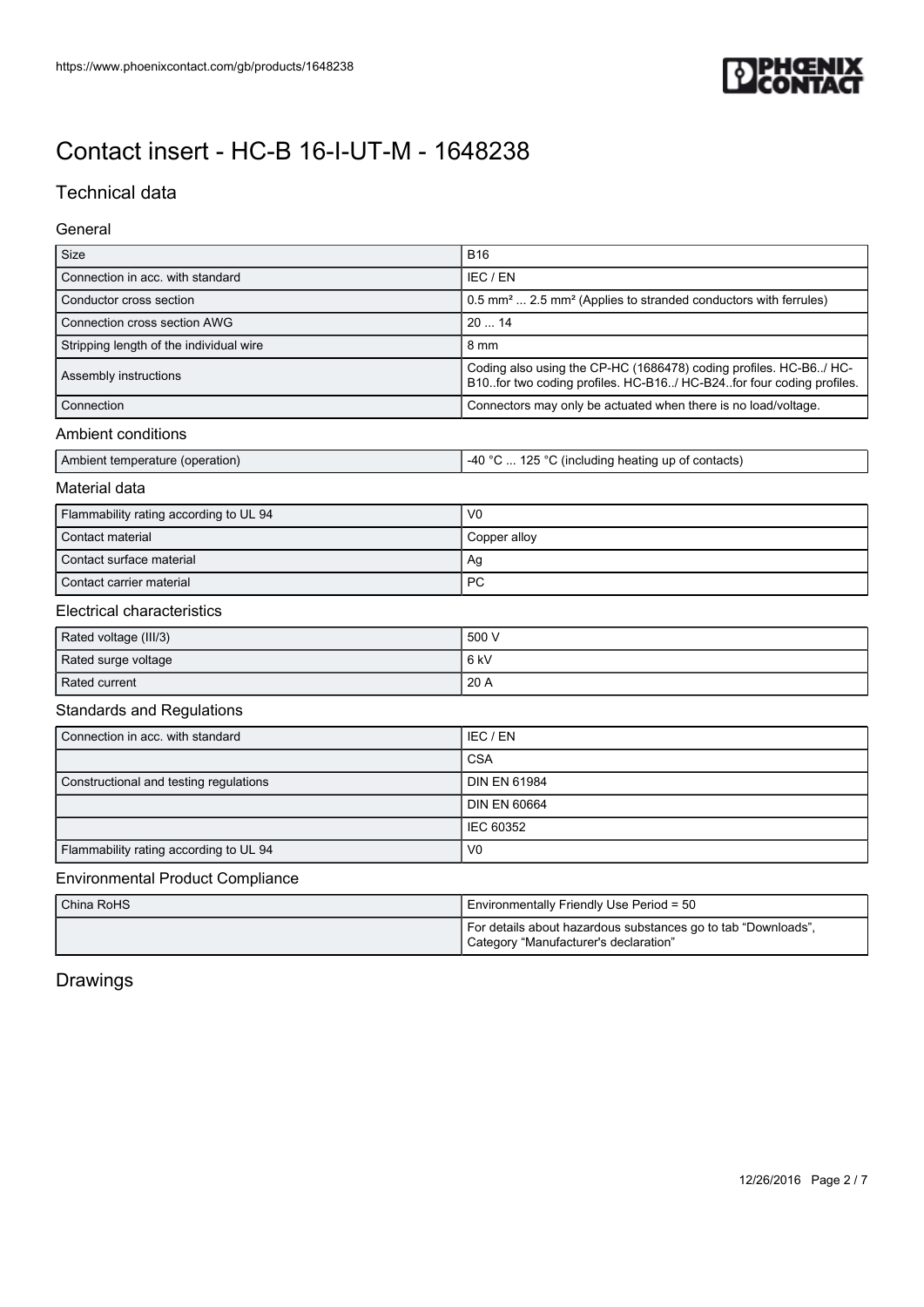

#### Schematic diagram **12 11 10 9 4 3 2 1**

#### Connector pin assignment, connection side









#### Derating diagram

### Classifications

| https://www.phoenixcontact.com/gb/products/1648238                                                                                                                                                                   |                                                                                       |
|----------------------------------------------------------------------------------------------------------------------------------------------------------------------------------------------------------------------|---------------------------------------------------------------------------------------|
|                                                                                                                                                                                                                      |                                                                                       |
| Contact insert - HC-B 16-I-UT-M - 1648238                                                                                                                                                                            |                                                                                       |
| Schematic diagram                                                                                                                                                                                                    | Dimensional drawing<br>83,5                                                           |
| ⊕<br>$\overline{\mathbf{2}}$                                                                                                                                                                                         | 34<br>77,5<br>27                                                                      |
| 11<br>15 0<br>$\overline{7}$                                                                                                                                                                                         | 32,4<br>Щ<br><u>Gooogoo</u>                                                           |
| 16<br>$\bullet$ 8<br>Male insert                                                                                                                                                                                     |                                                                                       |
| Connector pin assignment, connection side                                                                                                                                                                            |                                                                                       |
| Diagram<br>32                                                                                                                                                                                                        | Dimensional drawing<br>82                                                             |
| Operating current [A]<br>28<br>24<br><b>B10</b><br>${\bf 20}$<br><b>B10</b><br>B6<br>$16$<br>B6<br>$\frac{1}{2}$<br>12<br><b>B24</b><br>B16<br>8<br>$= 1.5$ mm <sup>2</sup> $\underline{B16}$<br>$\overline{4}$<br>6 | 72<br>∣⊕<br>$\frac{20}{35}$<br>$\overline{27}$<br>03,4<br>ı<br>$\overline{\bigoplus}$ |
| $= 2.5$ mm <sup>2</sup><br>$\bullet$<br>❷<br>V<br>$\mathbf{0}_{\mathbf{0}}^{\mathsf{L}}$<br>40 60 80 100 120 0 20 40 60 80 100 120<br>20<br>Ambient temperature [°C]                                                 | 77,5<br>Mounting cutout when used without housing                                     |
| Derating diagram                                                                                                                                                                                                     |                                                                                       |
| Classifications                                                                                                                                                                                                      |                                                                                       |
| eCI@ss<br>eCl@ss 4.0                                                                                                                                                                                                 | 272607xx                                                                              |
| eCl@ss 4.1                                                                                                                                                                                                           | 27260701                                                                              |
| eCl@ss 5.0                                                                                                                                                                                                           | 27143424                                                                              |
| eCl@ss 5.1<br>eCl@ss 6.0                                                                                                                                                                                             | 27143424<br>27143424                                                                  |
| eCl@ss 7.0                                                                                                                                                                                                           | 27440209                                                                              |
| eCl@ss 8.0                                                                                                                                                                                                           | 27440205                                                                              |
| eCl@ss 9.0                                                                                                                                                                                                           | 27440205                                                                              |

#### ETIM

| <b>ETIM 3.0</b> | EC000438 |
|-----------------|----------|
| <b>ETIM 4.0</b> | EC000438 |
| <b>ETIM 5.0</b> | EC000438 |
| ETIM 6.0        | EC000438 |

### UNSPSC

| UNSPSC 6.01   | 30211923 |
|---------------|----------|
| UNSPSC 7.0901 | 39121522 |
| UNSPSC 11     | 39121522 |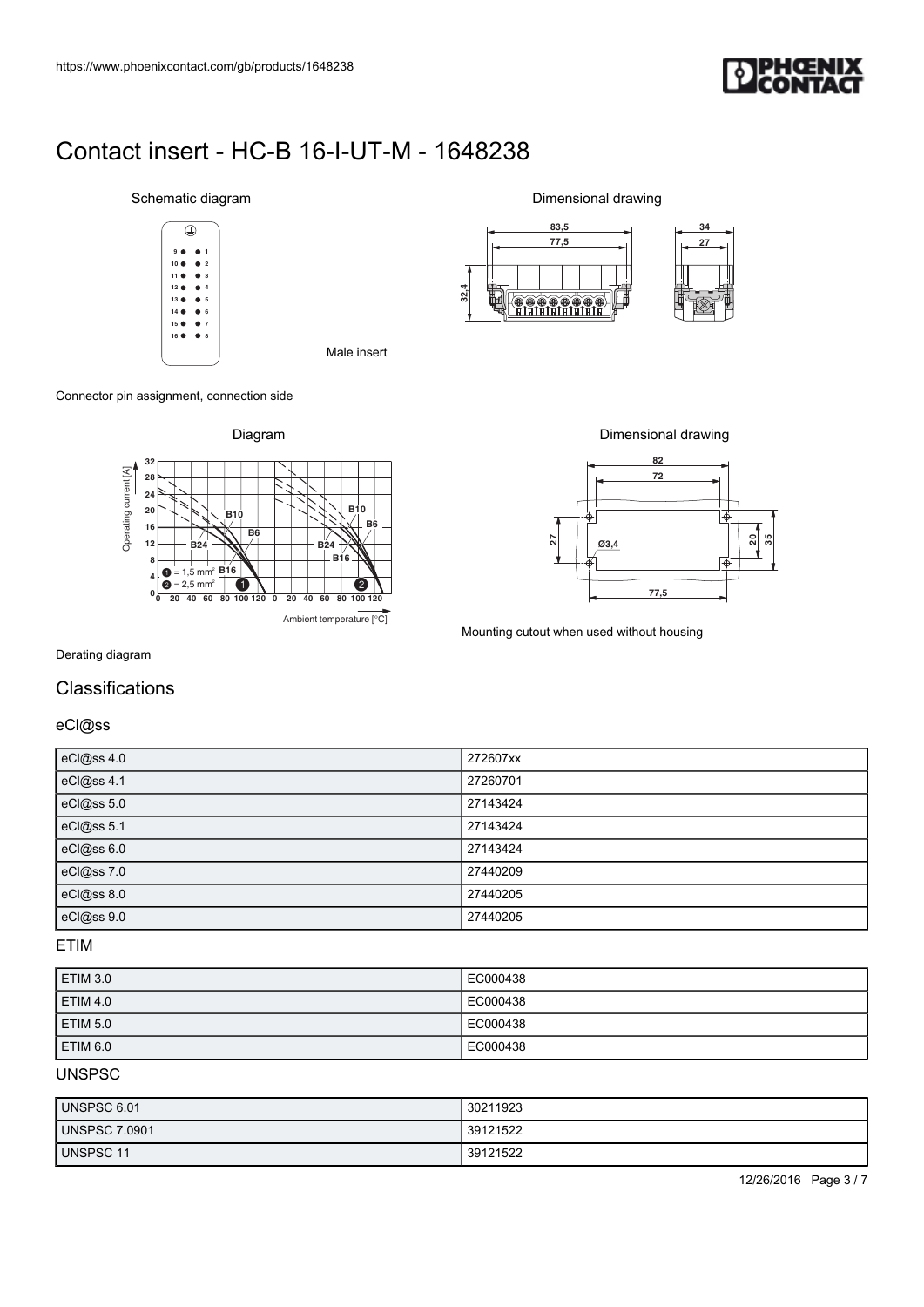

### **Classifications**

#### UNSPSC

| <b>UNSPSC 12.01</b>            |     | 39121522                                                                                  |                |
|--------------------------------|-----|-------------------------------------------------------------------------------------------|----------------|
| <b>UNSPSC 13.2</b>             |     | 39121522                                                                                  |                |
| Approvals                      |     |                                                                                           |                |
| Approvals                      |     |                                                                                           |                |
| Approvals                      |     |                                                                                           |                |
| GL / CSA / UL Recognized / EAC |     |                                                                                           |                |
| Ex Approvals                   |     |                                                                                           |                |
| Approval details               |     |                                                                                           |                |
| GL                             | GL  | http://www.gl-group.com/newbuilding/approvals/index.html                                  | 6196614        |
|                                |     |                                                                                           |                |
| <b>CSA</b>                     | SD. | http://www.csagroup.org/services/testing-<br>and-certification/certified-product-listing/ | 013631_6233_01 |
|                                |     |                                                                                           |                |
| mm <sup>2</sup> /AWG/kcmil     |     | $22 - 14$                                                                                 |                |
| Nominal current IN             |     | 13 A                                                                                      |                |
| Nominal voltage UN             |     | 600 V                                                                                     |                |
|                                |     |                                                                                           |                |
| UL Recognized                  |     | http://database.ul.com/cgi-bin/XYV/template/LISEXT/1FRAME/index.htm                       | FILE E 118976  |

| 7 A D                      |       |
|----------------------------|-------|
|                            |       |
| mm <sup>2</sup> /AWG/kcmil | 14    |
| Nominal current IN         | 16 A  |
| Nominal voltage UN         | 600 V |

|--|

### Accessories

Accessories

f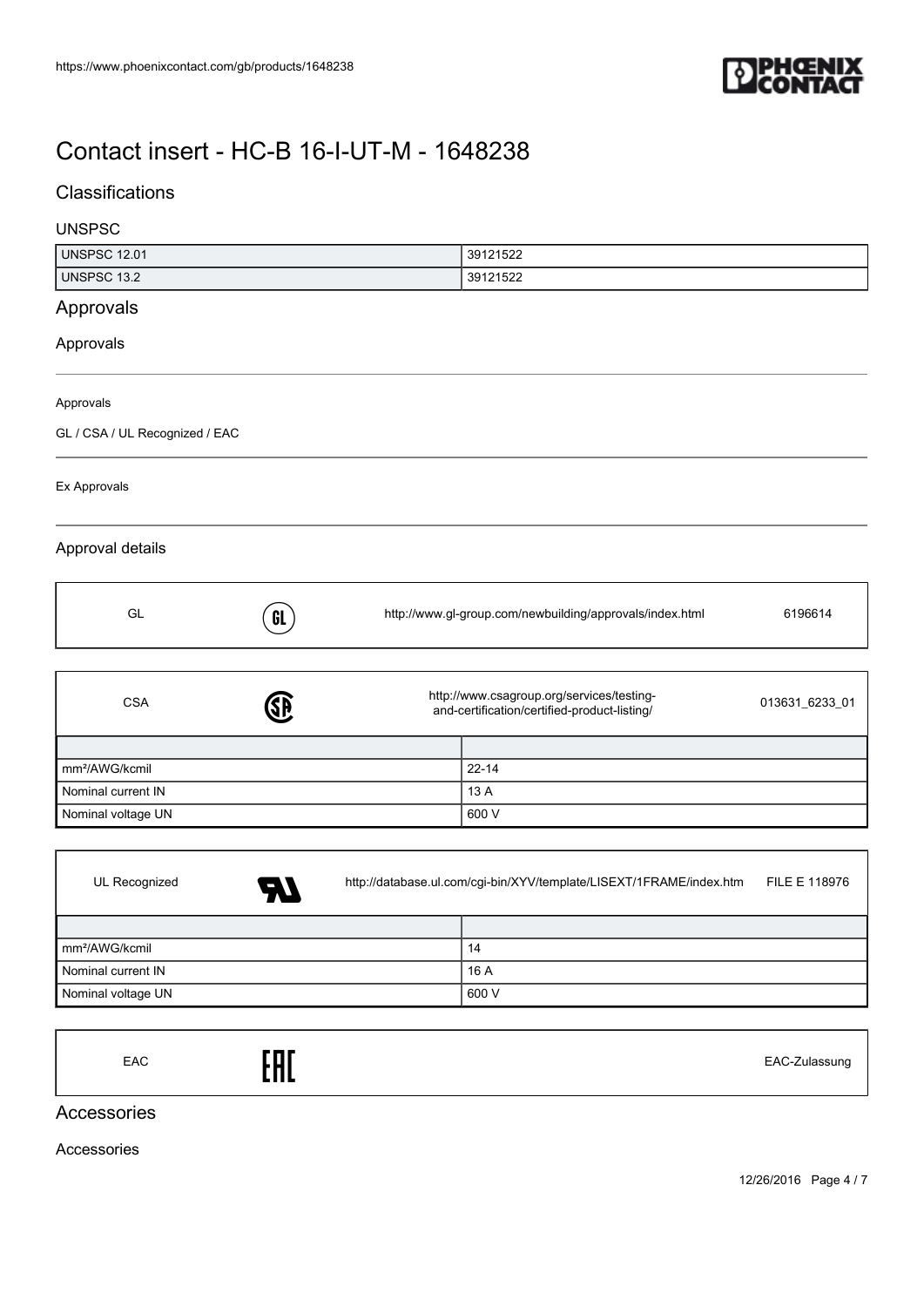

#### Accessories

Adapter plate

[Adapter plate - HC-B 24-ADP-B 16-GY - 1660449](https://www.phoenixcontact.com/gb/products/1660449)



HEAVYCON adapter plate, type B24 on B16, for panel cutouts of type B24, gray

#### Coding element

[Coding profile - CP-HC - 1686478](https://www.phoenixcontact.com/gb/products/1686478)



Coding profile, 4 coding profiles per strip, for insertion in coding keyways

[Coding element - HC-CBU - 1676860](https://www.phoenixcontact.com/gb/products/1676860)



Coding socket for coding up to 16 connectors

[Coding bolt - HC-CB - 1772722](https://www.phoenixcontact.com/gb/products/1772722)



Coding pin, prevents mismating of up to six connectors with an identical number of positions

[Coding element - HC-CST - 1676857](https://www.phoenixcontact.com/gb/products/1676857)



Coding peg for coding up to 16 connectors

Docking frame

12/26/2016 Page 5 / 7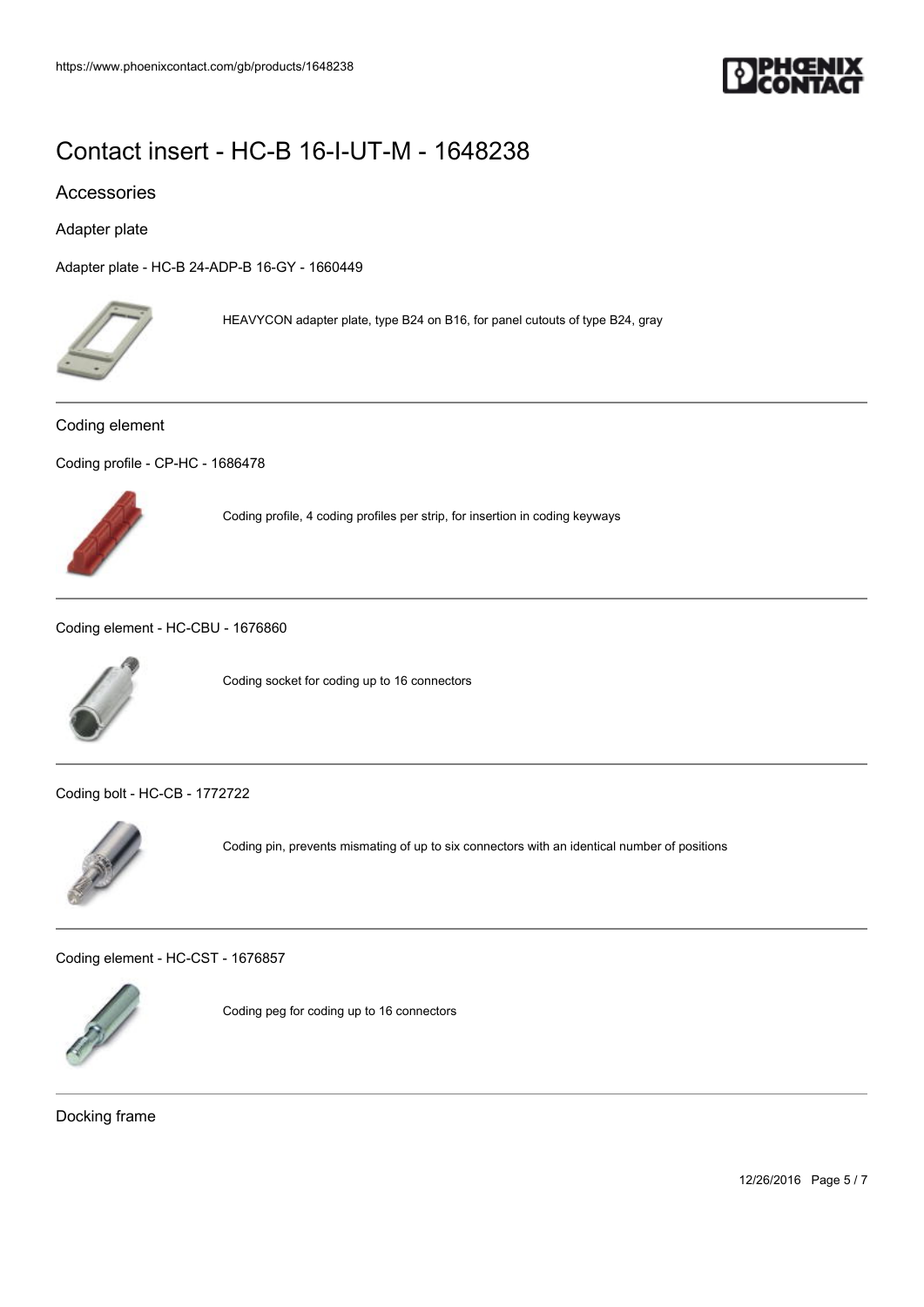

### Accessories

[Docking frames - HC-B 16-ANDOCK - 1586138](https://www.phoenixcontact.com/gb/products/1586138)



Docking frame for racks, for contact inserts of B16 type, with four M5 flat headed screws, rack balance x/y axis +- 1.5 mm

#### Mounting material

[Screw - HC-B-PES - 1604997](https://www.phoenixcontact.com/gb/products/1604997)



PE screw, for contact inserts HC-B / HC-BB / HC-DD / HC-D40 / HC-D64

[PE multiplier - HC-B-3PE - 1644326](https://www.phoenixcontact.com/gb/products/1644326)



PE multiplier, for three PE connections, for HC-B (besides HC-B..E..ZZ) / HC-BB / HC-DD / HC-D40 / HC-D64 contact inserts

[Strain relief clamp - HC-B-ZG - 1685327](https://www.phoenixcontact.com/gb/products/1685327)



Strain relief clamps contact inserts of series: B-, BB-, D 40, D 64, DD and HV, straight cable exit

[Strain relief clamp - HC-B-ZS - 1685330](https://www.phoenixcontact.com/gb/products/1685330)



Strain relief clamps contact inserts of series: B-, BB-, D 40, D 64, DD and HV, lateral cable exit

Plug assembly frame